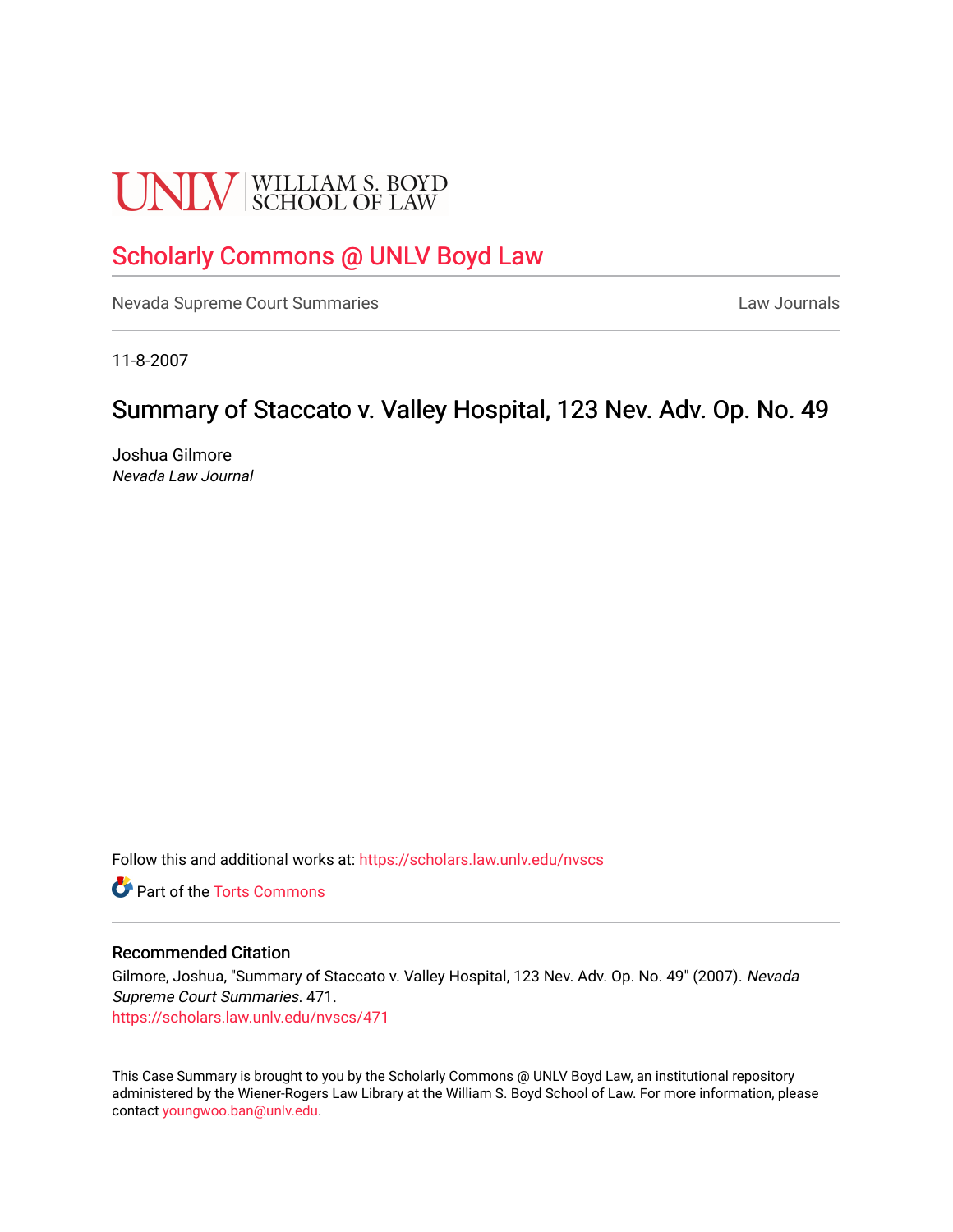## *Staccato v. Valley Hospital***, 123 Nev. Adv. Op. No. 49 (Nov. 8, 2007)[1](#page-1-0)**

## **Tort – Medical Malpractice**

#### **Summary**

 Plaintiff/Appellant appeals from a district court judgment on a directed verdict and an order denying a new trial motion in a medical malpractice action.

#### **Disposition/Outcome**

 Reversed and remanded. The district court applied the incorrect legal standard in precluding Appellant's expert medical witness's testimony as to the proper standard of care to perform an intramuscular injection. A physician is qualified to testify to the proper standard of care for a procedure so long as (1) he or she has the experience, education, knowledge, or skill required to perform the procedure challenged as having been negligently performed, and (2) his or her testimony will assist the jury in determining whether the defendant fell below the standard of care in performance thereof. The district court's judgment was reversed, and the matter remanded to the district court to allow Appellant to proceed with his malpractice action.

#### **Factual and Procedural History**

 The facts were set forth in appellant's complaint were as follows. Appellant was admitted to the emergency room at Valley Hospital to seek treatment for back pain. The attending physician had ordered a nurse to administer a pail reliever by injection. Although Appellant strongly protested to an injection, asserting that it would cause him to "pass out," the nurse administered the shot. The nurse then left Appellant unattended in a standing position. Appellant lost consciousness, fell, cut his head, and suffered brain damage.

 Appellant filed a medical malpractice complaint against Valley Hospital and the attending physician, the latter of which was not a party to this appeal. Appellant designated Dr. Paul Fischer, an emergency room physician (who later acknowledged he was not a nursing expert) as a standard-of-care expert witness. Before trial, Dr. Fischer was deposed by Valley Hospital. He testified that the proper standard of care was for the patient to be in a supine position when receiving an intramuscular injection. He testified that the failure of the hospital to heed Appellant's warnings and the nurse's failure to monitor Appellant contributed to Appellant's injuries. He opined that it was the hospital's task to monitor nurses, and in this case, the nurse's actions fell below the acceptable standard of care.

 The district court granted Respondent's motion in limine to preclude Dr. Fischer's testimony. Appellant conceded that Dr. Fischer's testimony was indispensable to carrying his burden of proof to prove negligence, and the district court subsequently granted a directed verdict for Respondent. Appellant's motion for a new trial, alleging improper preclusion of Dr. Fischer's testimony, was similarly denied.

 $\overline{a}$ 

<span id="page-1-0"></span><sup>&</sup>lt;sup>1</sup> By Joshua Gilmore.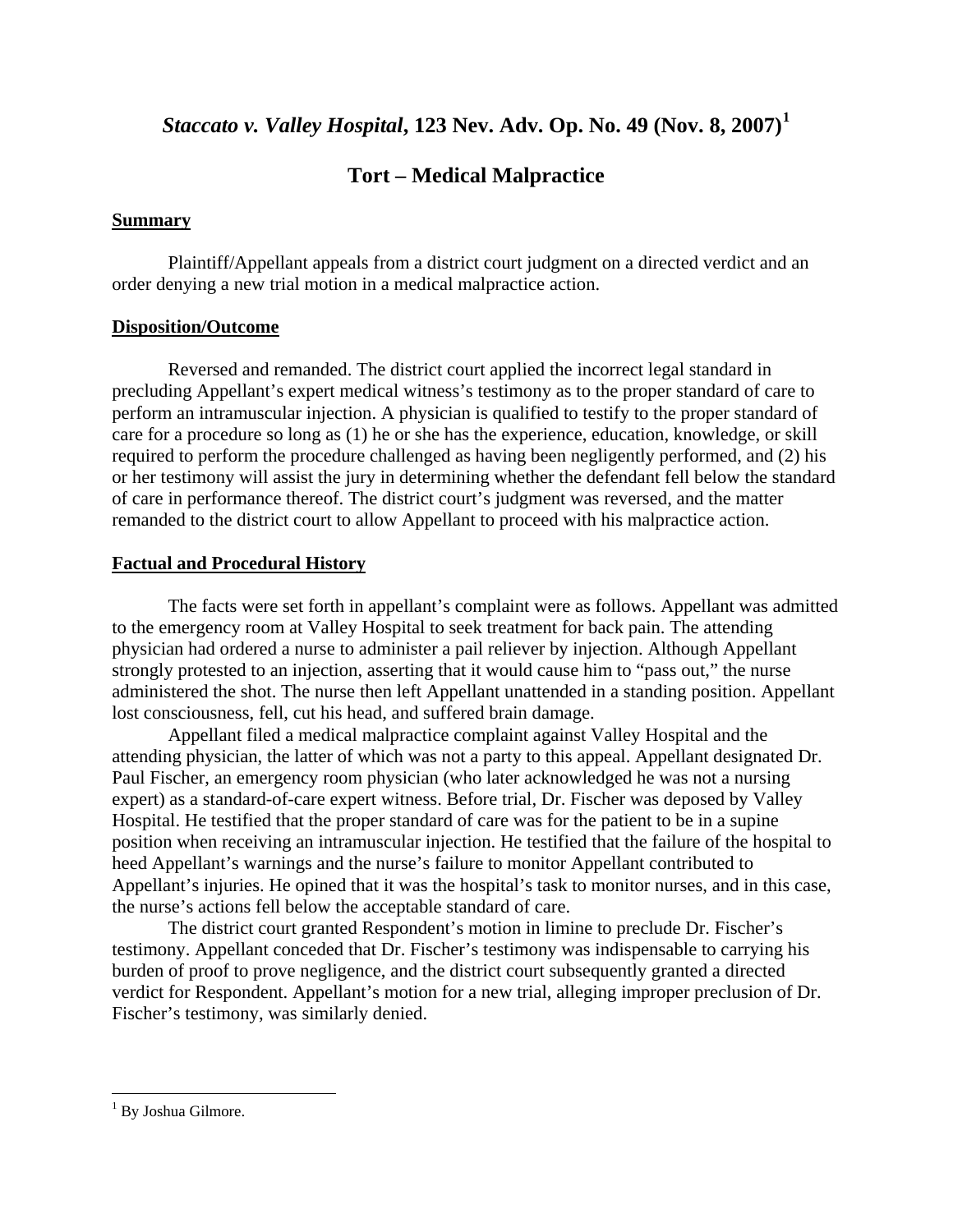#### **Discussion**

The Court phrased the issue as follows: "whether a physician is qualified to testify as to the proper standard of care in a [medical] malpractice action against a nurse when the allegedly negligent act implicates the physician's realm of expertise."<sup>[2](#page-2-0)</sup> On appeal, Appellant argued that Dr. Fischer had the knowledge, skill, experience, and education to perform the procedure, and therefore, was qualified as an expert witness and was able to testify as to the proper standard of care for performing the procedure. Respondent conceded that Appellant's expert was qualified to perform the procedure; however, as a physician, he may not attest as to the proper standard of care for a nurse in performing the procedure. Respondent argued that an expert must be licensed in the same specialty as the defendant, whereas Appellant urged the Court that the expert does not need to specialize in the same area so long as he or she has sufficient expertise to perform the procedure at issue.

The Court applied a *de novo* standard of review in determining whether the district court was correct to preclude Dr. Fischer's expert testimony because the issue centered on what was the proper legal standard for qualification of an expert medical witness. Qualification and admission of an expert witness is subject to the discretion of the district court.<sup>[3](#page-2-1)</sup> It is an abuse of discretion to apply the wrong legal standard.<sup>[4](#page-2-2)</sup> Nevada law does not require that an expert witness, produced to present testimony in a medical malpractice lawsuit,<sup>[5](#page-2-3)</sup> be licensed in the same specialty as the defendant to qualify as an expert witness so long as the witness has the requisite expertise to testify as to the matter at issue.<sup>[6](#page-2-4)</sup>

Respondent relied primarily on a decision by the Illinois Supreme Court<sup>[7](#page-2-5)</sup> in asserting that a physician is not qualified to attest to the proper standard of care for a nurse because such testimony may impose a higher standard of care upon the defendant nurse.<sup>[8](#page-2-6)</sup> However, the Nevada Supreme Court rejected this narrow approach for two reasons. First, a physician is not disqualified to testify against a defendant practicing in a different medical discipline.<sup>[9](#page-2-7)</sup> Contrary to Illinois law, where an expert witness must be licensed in accord with the defendant,  $10$  Nevada law provides that a witness may testify to matters at issue to assist the jury when he or she is "qualified as an expert by special knowledge, skill, experience, training or education."[11](#page-2-9) Second, because both the nurse and the expert witness were qualified to administer the procedure at issue, public policy does not delineate separate standards of care governing said procedure when performed by either a nurse or physician.

The Court adopted an approach set forth by the Indiana Court of Appeals that was in line with Nevada law and similar to the present circumstances in determining whether a witness is

1

 $2$  123 Nev. Ad. Op. No. 49 (Nov. 8, 2007).

<span id="page-2-1"></span><span id="page-2-0"></span> $3$  Nev. Rev. Stat. § 50.275 (2006).

<span id="page-2-2"></span><sup>&</sup>lt;sup>4</sup> See, e.g., Bergmann v. Boyce, 856 P.2d 560, 564 (Nev. 1993).

<span id="page-2-3"></span><sup>&</sup>lt;sup>5</sup> NEV. REV. STAT. § 41A.100(1) (2006) requires a plaintiff to present expert medical testimony to show negligent misconduct by the defendant by failing to abide by the proper standard of care.

<span id="page-2-4"></span><sup>6</sup> *See, e.g.*, Rees v. Roderiques, 701 P.2d 1017, 1019 (Nev. 1985); Jain v. McFarland, 851 P.2d 450, 456 (Nev.

<sup>1993);</sup> Brown v. Capanna, 782 P.2d 1299, 1303 (Nev. 1989); NEV. REV. STAT. § 50.275. 7

<span id="page-2-5"></span> $\frac{7}{8}$  Sullivan v. Edward Hosp., 806 N.E.2d 645 (Ill. 2004).  $\frac{8}{4}$  *Id.* at 659-60.

<span id="page-2-8"></span><span id="page-2-7"></span><span id="page-2-6"></span><sup>&</sup>lt;sup>9</sup> *See* Freeman v. Davidson, 768 P.2d 885, 886-87 (Nev. 1989). <sup>10</sup> *See Sullivan*, 806 N.E.2d at 659-60; Dolan v. Galluzo, 396 N.E.2d 13, 16 (Ill. 1979). <sup>11</sup> NEV. REV. STAT. § 50.275.

<span id="page-2-9"></span>